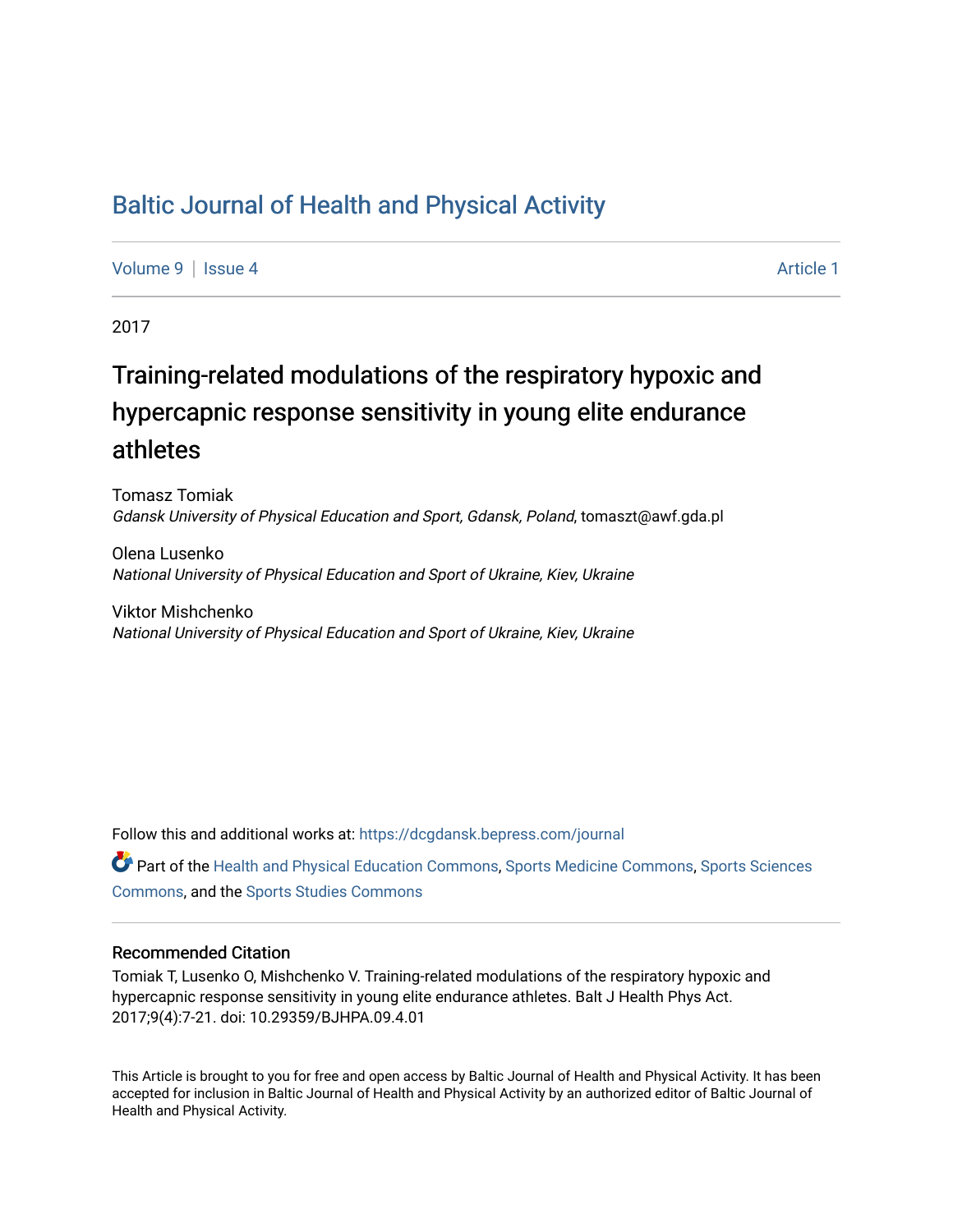#### **doi: 10.29359/BJHPA.09.4.01**

**Authors' Contribution:**

- **A** Study Design
- **B** Data Collection
- **C** Statistical Analysis **D** Data Interpretation
- **E** Manuscript Preparation
- **F** Literature Search
- **G** Funds Collection

## **Training-related modulations of the respiratory hypoxic and hypercapnic response sensitivity in young elite endurance athletes**

Tomasz Tomiak<sup>1 ADG</sup>, Olena Lusenko<sup>2 BCD</sup>, Viktor Mishchenko<sup>1 ADEF</sup>

<sup>1</sup> Gdansk University of Physical Education and Sport, Gdansk, Poland 2 National University of Physical Education and Sport of Ukraine, Kiev, Ukraine

| abstract                     |                                                                                                                                                                                                                                                                                                                                                                                                                                                                                                                                                                                                                                                                                                                                                                                                                                                                                                                                                                             |
|------------------------------|-----------------------------------------------------------------------------------------------------------------------------------------------------------------------------------------------------------------------------------------------------------------------------------------------------------------------------------------------------------------------------------------------------------------------------------------------------------------------------------------------------------------------------------------------------------------------------------------------------------------------------------------------------------------------------------------------------------------------------------------------------------------------------------------------------------------------------------------------------------------------------------------------------------------------------------------------------------------------------|
| <b>Background</b>            | The present study was performed to clarify of training-related modulations of the<br>cardiopulmonary system (CPS) response sensitivity to a hypoxic and hypercapnia stimulus<br>in young endurance athletes. The practical objective was to estimate a possible association<br>between the reduction in sensitivity to respiratory homeostasis shifts and young athletes'<br>early sports specialization.                                                                                                                                                                                                                                                                                                                                                                                                                                                                                                                                                                   |
| <b>Material/Methods</b>      | Twenty-eight young male athletes aged 12.4-17.5 years with experience of strenuous<br>endurance training in kayaking served as the subjects. The impact of strenuous endurance<br>training was estimated in three parts of studies with athletes divided into age groups.                                                                                                                                                                                                                                                                                                                                                                                                                                                                                                                                                                                                                                                                                                   |
| <b>Results</b>               | Studies have demonstrated that endurance training in kayaking results in a distinct<br>decrease in the CPS response sensitivity to hypoxia in young athletes. The responses<br>to hypoxia in elite 16-year-old athletes do not significantly differ vs. elite adult athletes.<br>Respiratory responses to hypercapnia also decreased (although to a lesser extent).<br>Hypercapnic sensitivity in 16.3 yrs. do not significantly differ vs. elite adult athletes.<br>When the responses were normalized to body mass, body surface and vital capacity,<br>such differences were reliable. Chemo sensitivity CPS of young elite kayakers in 16.3<br>yrs. was significantly lower than in 14.9 yrs. The most expressed changes of respiratory<br>responsiveness were noted in the response output during standard levels of hypercapnia<br>and hypoxia. The greatest differences between young and adult elite athletes were<br>revealed in hypercapnic ventilatory response. |
| <b>Conclusions</b>           | It is possible to believe that monitoring sensitivity and kinetic features of CPS responses in<br>long-lasting high intensity of endurance training may be a prerequisite of best stimulation<br>of its morphological and functional improvement. It can be assumed that the decrease<br>in the CPS response sensitivity to the combined hypoxic and hypercapnic stimuli at long-<br>lasting heavy kayaking training may deviate from the optimal one. In young kayakers it<br>may be linked with trainability decline. But special studies need to confirm this assumption.                                                                                                                                                                                                                                                                                                                                                                                                |
| <b>Key words</b>             | elite young athletes, endurance training, respiratory response sensitivity, hypoxic and<br>hypercapnia stimulus                                                                                                                                                                                                                                                                                                                                                                                                                                                                                                                                                                                                                                                                                                                                                                                                                                                             |
| article details              |                                                                                                                                                                                                                                                                                                                                                                                                                                                                                                                                                                                                                                                                                                                                                                                                                                                                                                                                                                             |
| <b>Article statistics</b>    | Word count: 6,457; Tables: 4; Figures: 2; References: 36                                                                                                                                                                                                                                                                                                                                                                                                                                                                                                                                                                                                                                                                                                                                                                                                                                                                                                                    |
|                              | Received: March 2017; Accepted: December 2017; Published: December 2017                                                                                                                                                                                                                                                                                                                                                                                                                                                                                                                                                                                                                                                                                                                                                                                                                                                                                                     |
| <b>Full-text PDF:</b>        | http://www.balticsportscience.com                                                                                                                                                                                                                                                                                                                                                                                                                                                                                                                                                                                                                                                                                                                                                                                                                                                                                                                                           |
| Copyright                    | © Gdansk University of Physical Education and Sport, Poland                                                                                                                                                                                                                                                                                                                                                                                                                                                                                                                                                                                                                                                                                                                                                                                                                                                                                                                 |
| Indexation:                  | Celdes, Clarivate Analytics Emerging Sources Citation Index (ESCI), CNKI Scholar (China National Knowledge<br>Infrastructure), CNPIEC, De Gruyter - IBR (International Bibliography of Reviews of Scholarly Literature in<br>the Humanities and Social Sciences), De Gruyter - IBZ (International Bibliography of Periodical Literature in<br>the Humanities and Social Sciences), DOAJ, EBSCO - Central & Eastern European Academic Source, EBSCO -<br>SPORTDiscus, EBSCO Discovery Service, Google Scholar, Index Copernicus, J-Gate, Naviga (Softweco, Primo<br>Central (ExLibris), ProQuest - Family Health, ProQuest - Health & Medical Complete, ProQuest - Illustrata: Health<br>Sciences, ProQuest - Nursing & Allied Health Source, Summon (Serials Solutions/ProQuest, TDOne (TDNet),<br>Ulrich's Periodicals Directory/ulrichsweb, WorldCat (OCLC)                                                                                                               |
| <b>Funding:</b>              | This research received no specific grant from any funding agency in the public, commercial, or not-for-profit<br>sectors.                                                                                                                                                                                                                                                                                                                                                                                                                                                                                                                                                                                                                                                                                                                                                                                                                                                   |
| <b>Conflict of interest:</b> | Authors have declared that no competing interest exists.                                                                                                                                                                                                                                                                                                                                                                                                                                                                                                                                                                                                                                                                                                                                                                                                                                                                                                                    |
| <b>Corresponding author:</b> | Prof. nadzw. dr hab. Tomasz Tomiak, Gdansk University of Physical Education and Sport, Dep. of Sport, 80-336<br>Gdańsk, Poland, ul. K. Górskiego 1; Phone: +4858 554-72-85; E-mail: tomaszt@awf.gda.pl                                                                                                                                                                                                                                                                                                                                                                                                                                                                                                                                                                                                                                                                                                                                                                      |
| <b>Open Access License:</b>  | This is an open access article distributed under the terms of the Creative Commons Attribution-Non-commercial<br>4.0 International (http://creativecommons.org/licenses/by-nc/4.0/), which permits use, distribution, and<br>reproduction in any medium, provided the original work is properly cited, the use is non-commercial and is<br>otherwise in compliance with the license.                                                                                                                                                                                                                                                                                                                                                                                                                                                                                                                                                                                        |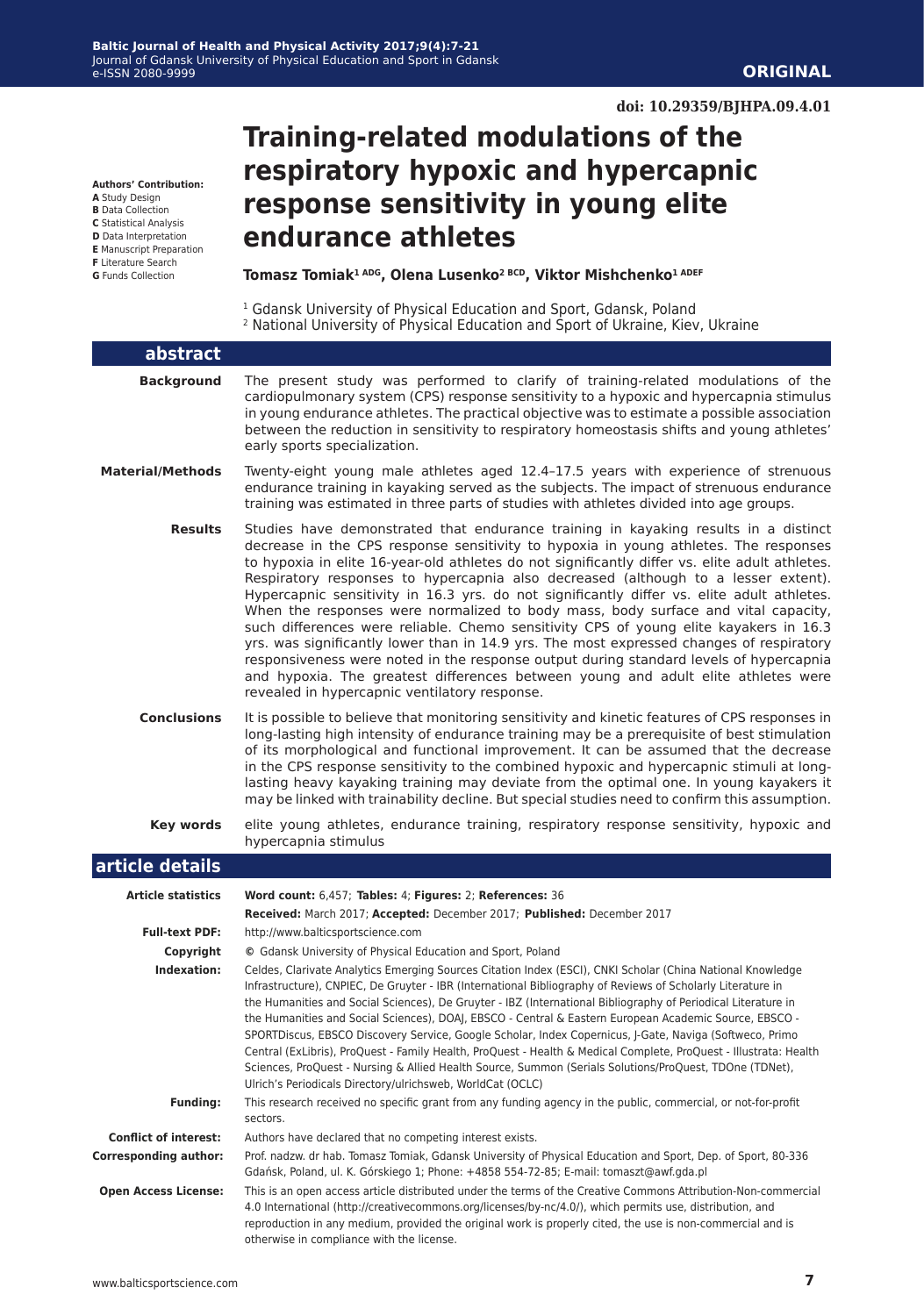## **introduction**

Taking into account a long period during which an athlete's body remains in the state of oxygen deficiency and acidosis, it is quite natural for it to adapt to the shifts of PCO<sub>2</sub>, pH and PO<sub>2</sub> to a certain extent under long-term physical training. The choice of young athlete kayakers for the study was determined by the presence during work of the difficulties in free breathing which are associated with the difficulty in strokes matching breathing when working with hands under a heavy load of arm exercise and a high frequency of strokes (about 120 per min). It is known that during dynamic whole-body exercise many healthy highly trained men are unable to maintain arterial blood gases homeostasis [1, 2]. Hypoxemia develops at all exercise intensities with varying patterns and is more common in aerobically trained young subjects; however, some untrained persons also develop hypoxemia [3]. In case of a rational training process, adaptation is closely related to increased  $O<sub>2</sub>$  utilization (a more favorable ratio of alveolar ventilation and pulmonary blood perfusion) and more efficient compensation of acidosis, i.e. enhanced economization of cardiopulmonary functions and reserve capacities of the respiratory homeostasis system [4, 5]. This is confirmed by decreased ventilatory sensitivity and a lower circulatory response to a hypoxic stimulus in high performance endurance athletes at rest as compared to untrained persons [6, 7, 8, 9]. Available evidence indicates that chemoreceptors are a significant mechanism that explains breathing matching the metabolic rate [10, 11, 12, 13].

It is known that the plasticity of the sensory response of the carotid body is critical for ventilatory adaptations at rest as well as during exercise [14, 15, 16]. A significant increase in pulmonary ventilation  $(V<sub>r</sub>)$  in highly trained athletes has only been observed after PaO<sub>2</sub> decrease below 50-60 mm Hg [6, 7]. This increment of response per unit of  $PaO<sub>2</sub>$  (SaO<sub>2</sub>) decrease in athletes as compared to untrained persons was 3-5 times and 0.6-2.5 times lower for  $V_{F}$ and central circulation, respectively [17]. The above may be indicative of an association between the reduced sensitivity to hypoxia and the development of special endurance work capacity. Higher  $P_{A}CO_{2}$  at rest and a lower response during CO2 rebreathing have been noted in the trainees holding breath and in highly experienced elite endurance athletes [7, 18, 19]. Divers possess a lower ventilatory response to  $CO<sub>2</sub>$ , which was not affected by exercise or the tested oxygen pressures suggesting an adaptation of central CO<sub>2</sub> sensitivity [20]. It has also been demonstrated that the fatigue, which is common during high training loads in sport, may lead to a transient decrease in CPS sensitivity of responses and its fast kinetics [17]. Repeated training loads in fatigue are characterized by a relatively hypokinetic response of CPS. Long-lasting training loads may similarly result in accumulation of these events [21]. Maturation of chemoreceptors may be an explanation of the differences in hypoxic response at various stages of development. Sensitivity to  $CO<sub>2</sub>$  sensors also undergoes maturation [22]. In connection with this, there is a reason to believe that intermittent acidosis and hypoxemia from long time of endurance training may influence the hypercapnic and hypoxic drive of the respiratory control system in young kayaker athletes. The degree of reduction may have consequences for the training effect of heavy training loads and its sustainability in the age development. Entire realization of the individual "development potential" of body CPS underlies optimization of age development and training of young athletes [23, 24]. In this regard the homeostatic factors of system regulation formation and changes in sensitivity of responses to hypoxic and acidosis, in particular, should be taken into consideration.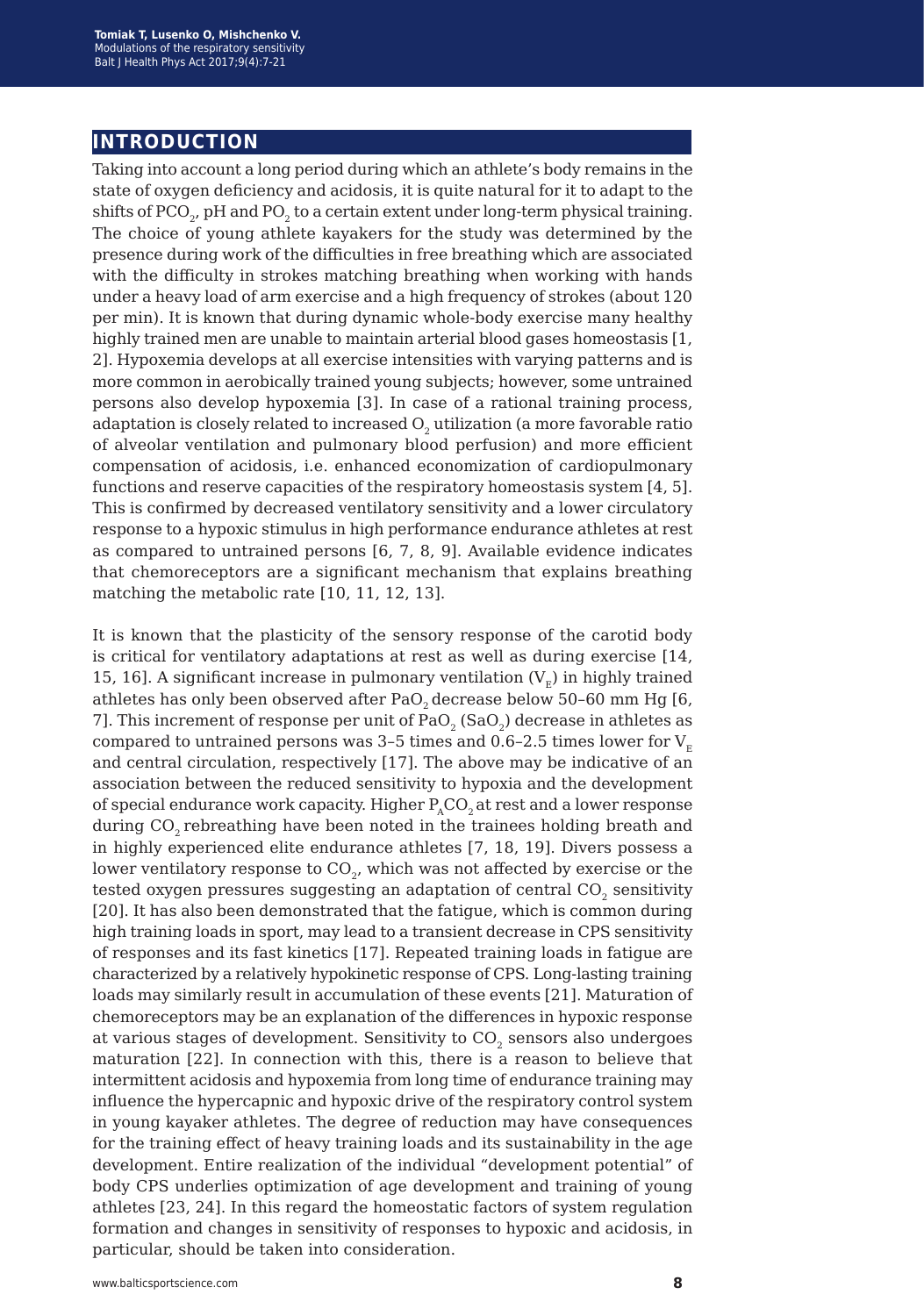It is known that there are critical periods in a young person's life, when the effects of training can be maximized [25]. This has led to the development of athletic models which identify appropriate training aims at each age stage [26]. In boys the highest increase in physical fitness along with possible transient disproportions of body functional aerobic and anaerobic capacities are observed at about 14 years of age [27]. There are data indicating that during the period of body growth and development heavy training loads may produce several negative effects [26, 28, 29]. This may refer to the fact that young elite endurance athletes are subjected to heavy loads close to those used by adult athletes. Numerous cases of significant reduction in an increase in special work capacity and sports results in many young athletes in the process of long-term training have been reported [24, 25]. Previous research showed that nonfunctional overreaching or overtraining occurred in approximately 30 per cent of young athletic population [25]. Risk associated with early specialization in high endurance sports includes burnout and overuse injuries [5]. This may result in loss of motivation in young talented athletes to further athletic training. The fact that young athletes who were the best at a young age (15–18 years) usually failed to achieve high performance at a mature age has been accentuated more than once [7, 23].

We have supposed that a decrease in CPS response sensitivity of young kayakers to respiratory homeostasis shifts during chronic adaptation to heavy endurance loads may go beyond the optimum values. This may be reflected in a decrease in the trainability potential. The aim was to study training-related modulations of the CPS response sensitivity to a hypoxic and hypercapnia stimulus in young endurance athletes (kayakers).

## **меthods**

#### **participants and setting**

Twenty-eight young male athletes aged 12.4–17.5 yrs with experience of strenuous endurance sport training in kayaking served as the subjects. The impact of heavy endurance kayaking training was estimated in three parts of the study with athletes distributed into the age groups. In the first part of the study, which assessed the differences in the respiratory response to a hypoxic mixture in athletes of different ages, analysis was carried out by comparing three groups of young athletes: 12.4 (12.0–13.1), 14.9 (14.1–16.0) and 16.3 (16.1–16.5) yrs. In the second part of the study, the differences in characteristics of response sensitivity to a hypoxic and hypercapnic stimulus (in a rebreathing test) in the age groups of high performance athletes 14.9  $\pm 0.26$ , 16.8  $\pm 0.24$  and adults (21.6  $\pm 0.8$  yrs.) were analyzed. In the third part of the study, the differences in response sensitivity were analyzed in young athletes who commenced endurance training at different ages (earlier or later) and with 3.2–4.3 years of training experience. For this purpose, groups of 13.1–14-year-olds (started training at the age of 9–10 yrs), 16.3–17.2-year-olds (started training at 12.5–14.5 yrs), and 18.9–21.4-year-olds (started training at 16.3–17.5 yrs) were studied. In this part of the study, in order to assess the impact of 3.2–4.3 yrs of kayaking training in comparison with untrained persons of a similar age, groups of  $13-14$ -year-olds (n = 10),  $16-17$ -year-olds  $(n = 8)$  and 19-21-year-olds  $(n = 7)$  were studied. To assess the degree of change in the sensitivity of responses to hypoxia and hypercapnia in athletes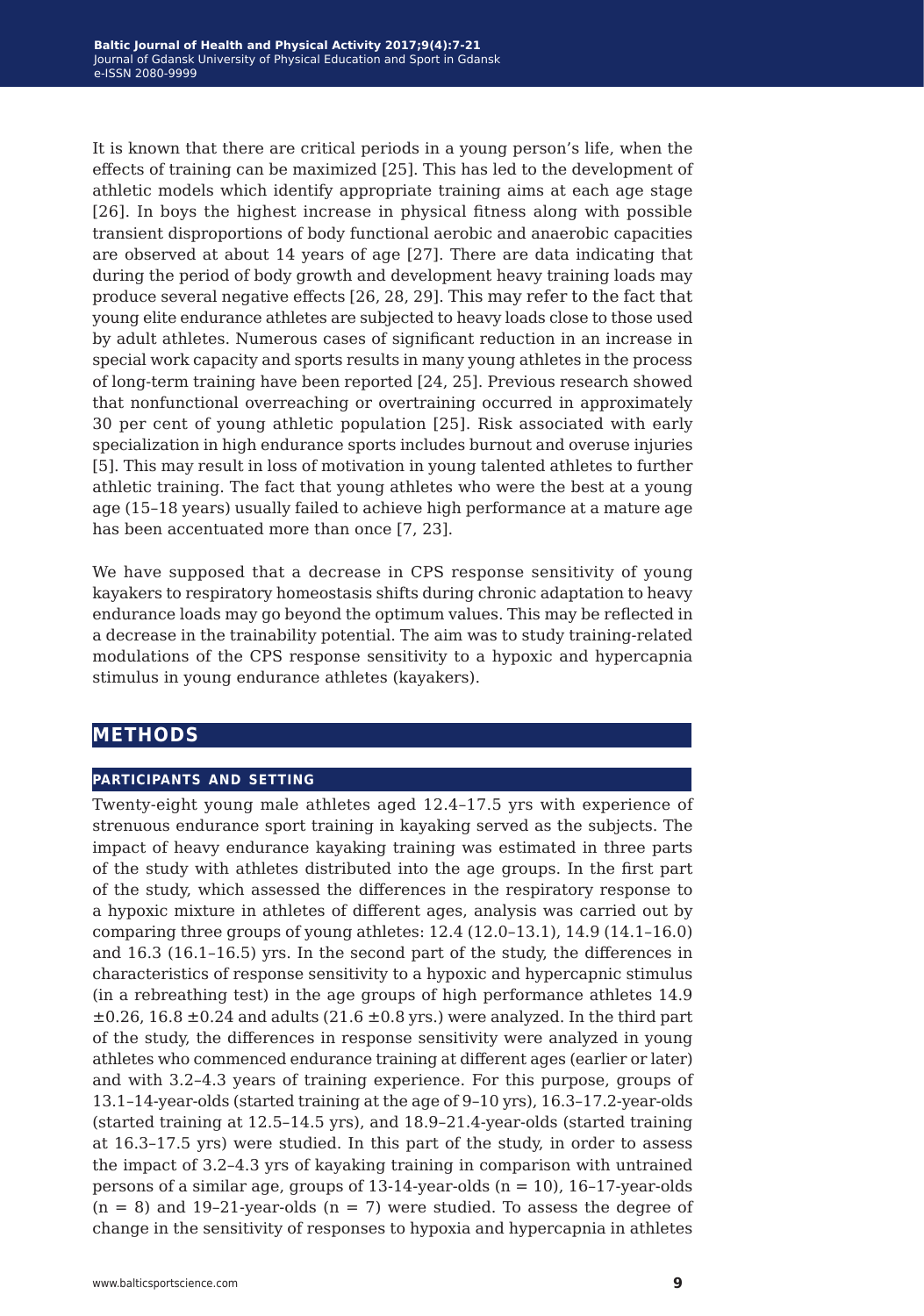of different ages under the influence of training in kayaking, the criterion for inclusion in the groups was high individual sport performance, taking into account that a kayaker could be assigned to elite athletes of a given age. One of the criteria for inclusion in a group was a level of aerobic power. Maximal O2 intake (VO2max) of young athletes was typical of elite athletes in all age groups and constituted 55.3 (1.1), 63.2 (1.0) and 67.8 (1.2) ml·kg-1·min-1 at the age of 13.1–14.2 yrs, 16.3–17.2 yrs and 18.9–21.4 yrs, respectively. To assess the impact of a similar duration of sports training, but which began at different ages, groups of kayakers were formed on the basis of the availability of preliminary duration (experience) of sports training of 3.2–4.3 years and a high sports qualification among a given age of athletes. Groups of healthy untrained individuals were selected taking into account age and body height and mass similarity with groups of athletes of a given age. The untrained persons were schoolchildren whose motor activity was mainly determined by the obligatory curriculum of Physical Education. The persons aged 19–21 yrs were students who did not participate in sports programs. Body height, mass and BMI of the athletes and untrained persons were within local age norms. Consent of athletes and parents of young athletes and of the local ethics commission was obtained as well. Studies were conducted in the setting of stationary training camp during the final part of the main training season (August–September). The results of the existing medical control showed that during the phase of studies young athletes had no signs and symptoms of overload or overreach nor of the autonomic nervous system disorders. To assess the latter one, an orthostatic test, a measurement of the sinus arrhythmia of the heartbeats and blood pressure and EKG monitoring in the morning after awakening were used.

#### **training content**

Already at the age of 12–14 years young athletes were training 2.0–2.5 hours, 5–8 times per week according to sports school programs. At the age of 14– 16, the intensity of training significantly increased reaching that peculiar for training of the national team reserve. It should be noted that some of young athletes were the best in their age category. Aerobic endurance and aerobic-anaerobic endurance types of training were used. A sound basis of aerobic endurance of a child by using intermittent workload was fundamental for all young athletes up to 14–15 years. We suggest that they performed a type of training that was tailored to their physiology and that the type and the intensity of training were most effective for developing their endurance. Taking into account the higher anaerobic threshold in young athletes (about 80-85% of VO<sub>2</sub>max) as compared to that of adult athletes, the intensity of training loads was focused on that level. If we assume that a 12–14-yr-old child's maximum heart rate is about 205 bpm, then the optimum training heart rate for continuous cardiovascular training will be 170–175 bpm which is considerably higher than the rate normally recommended for the average adult [30].

#### **procedures and measurements**

Three procedures for determining indices that characterize the sensitivity of pulmonary ventilation  $(V_F)$  and the heart rate (HR) responses to a hypoxic and hypercapnic stimulus were used. The sensitivity of response to hypoxia was measured during inhalation of a standard hypoxic mixture as well as during rebreathing. The subjects refrained from intensive exercise during the previous 24 hours (rest day) and did not perform exercises 48 hours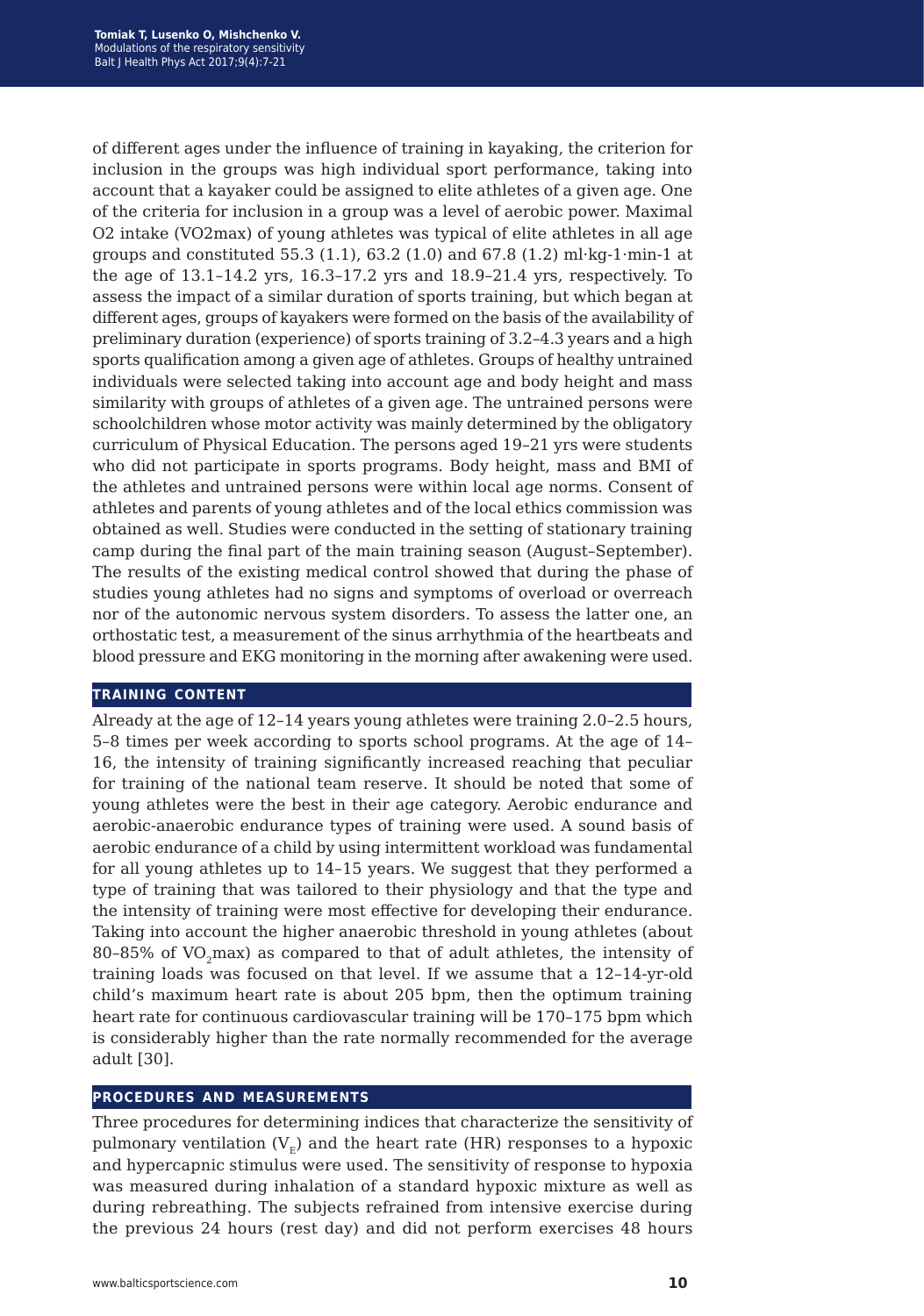before strenuous training workloads. Subjects were instructed to take a carbohydrate rich diet the days before the tests.

#### **hypoxic and hypercapnic ventilatory responsiveness**

A short-term (5 min) hypoxic mixture (PiO<sub>2</sub> = 84 mm Hg in nitrogen) breathing was performed in a reclining position 20-30 minutes after awakening (at minimal activity). Indoor temperature was 20–22°С, whereas the atmospheric pressure – 740–746 mm Hg. Subjects were breathing through a standard sack mouthpiece with previously prepared gas mixture. Data were averaged during 5 min of breathing.  $P_{A}O_{2}$ ,  $P_{A}CO_{2}$  were estimated according to end-tidal РО<sub>2</sub> and РСО<sub>2</sub>. 6 minutes before hypoxic mixture breathing, the initial values characterizing the basal level of respiration characteristics were measured. VO<sub>2</sub> at rest was measured by means of the Douglas bag method.

Twenty-seven male young athletes were examined by isocapnic progressive hypoxia and CO<sub>2</sub> rebreathing tests also at morning standard rest 30-40 min after waking up, in the reclining position. Ventilatory and heart rate responses to isocapnic hypoxia were evaluated in a hypoxic rebreathing test [31] as the slope of the hyperbola between  $P_{ET}O_2$  and minute ventilation (parameter A) [32], and as the slope of regression between oxygen desaturation  $(SaO<sub>2</sub>)$ and HR.

HR increment per 1% of  $SaO<sub>2</sub>$  decrease (DHR/DSaO<sub>2</sub>) was calculated proceeding from the linear dependence of  $S_aO_2$  and HR. Hypoxic ventilatory responsiveness was derived from the isocapnic one, with  $P_{ET}CO_2$  maintained at the spontaneous eucapnic level at about 36–38 mm Hg (by diverting the gas flow through a CO<sub>2</sub> absorber). Hypoxic ventilatory responsiveness was normalized to body mass and surface. Hypercapnic ventilatory responsiveness (the slope of the linear region of the  $V_{E}$  –  $P_{ET}CO_2$  relationship) was derived from a hyperoxic  $CO_2$  rebreathing test (initial gas composition 7%  $CO_2$  in  $O<sub>2</sub>$ ) [33]. Pulmonary ventilation and end-tidal CO<sub>2</sub> were determined during rebreathing by means of the Jaeger Oxycon Alfa device. The ventilatory response to hyperoxic hypercapnia was analyzed by a linear regression and was determined by the slope of the  $DV_F/DP_ACO_2$  line (S value) and intercept of the  $P_{ET}CO$ , axis (B) by the method of least squares. The S value was normalized to the body mass and vital capacity (VC). The response output at standard levels of  $P_{ET}CO_2$  50 mm Hg ( $V_{ES0}$ ) and 84% blood oxygen saturation ( $V_{ES4}$ , HR84) were also calculated. Characteristics of respiration were measured (breath by breath using 5 s stationary averages throughout the test protocol) by Jaeger Oxycon Alfa, Germany; Oxymeter ChoicemMed MD 300W, Polar Accurex Plus, Waltham, MA, USA.

#### **statistical analyses**

Between-group baseline characteristics, anthropometric data (mass, height, and the body mass index, vital capacity, aerobic power and respiratory response characteristics) were compared with a cross-sectional ANOVA method. Prior to all analyses, normality of the data was assessed by the onesample Kolmogorov–Smirnov test. In addition, the homogeneity of variances was assessed with Levene's test. Differences in the value of hypoxic and hypercapnic response sensitivity between young athletes of various ages and adult elite athletes and in the value of the percent decreasing between young athletes who commenced endurance training at different age vs. untrained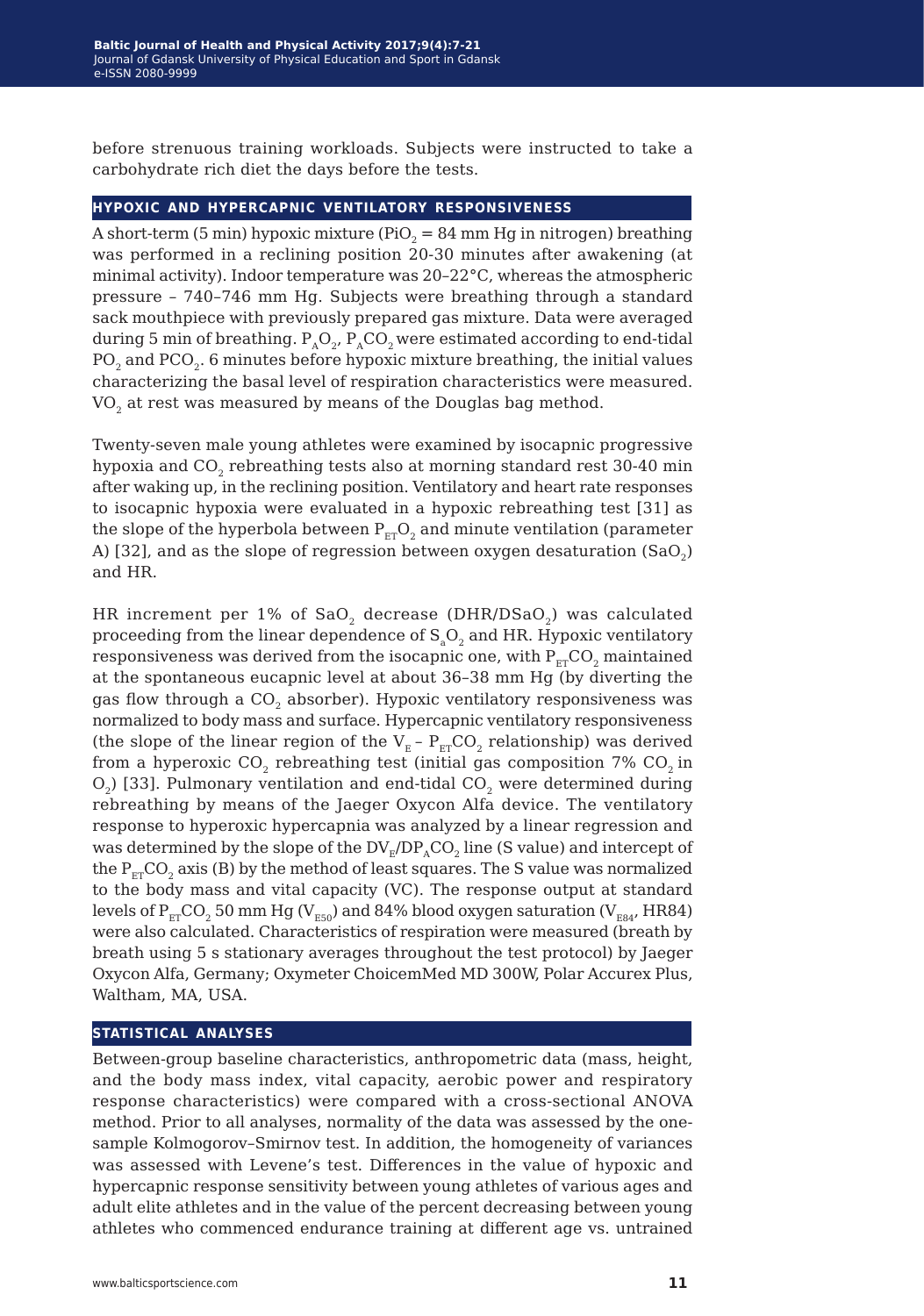(of similar ages) were examined by Student's t test. Values were presented by means  $\pm$  standard deviations, and statistical significance was set at  $p<0.05$ . Statistical analyses were performed using a statistical software package **SYSTAT** 

## **results**

Results obtained during hypoxic mixture breathing  $(84 \text{ mm Hg O}_2)$  demonstrated a significant decrease with age in the respiratory response to hypoxia in young athletes (Table 1). The responses to hypoxia in elite 16-yr-old athletes were close to those of elite adult athletes.

Table 1. Response of lung ventilation and HR (changes relative to the initial level) to shortterm (5 min) hypoxic mixture (PiO<sub>2</sub> = 84 mm Hg) breathing in young athletes of different ages. Years in strenuous athletic training in groups 1, 2, 3 amounted to 2.2-3.1, 4.5-5.1, 6.1-6.5 and 7.9-10.2, respectively (mean 5 min values are presented)

| Characteristics                | $(Group 1)$ , $n = 12$ | 12.4 (12.0-13.1) yrs 14.9 (14.1-16.0) yrs<br>(Group 2), $n = 10$ | $16.3(16.1 - 16.5)$ yrs<br>(Group 3, elite), $n = 6$ | 21.6 (19.5–23.1) yrs<br>(Group 4), n = 8 | P < 0.05      |
|--------------------------------|------------------------|------------------------------------------------------------------|------------------------------------------------------|------------------------------------------|---------------|
| $\Delta$ VE, ml · kg-1 · min-1 | 47 (4.3)               | 40(3.2)                                                          | 27.7(1.7)                                            | 27.3(1.9)                                | $1, 2 - 3, 4$ |
| $\Delta$ RF, in min-1          | 0.05                   | $-1.0$                                                           | $-0.9$                                               | 0.9                                      | ns            |
| ∆HR, bpm                       | 22.1(2.0)              | 18.0(1.7)                                                        | 9.8(0.5)                                             | 8.1(0.6)                                 | $1, 2 - 3, 4$ |
| ΔPAO2, mm Hq                   | $-53.2(3.1)$           | $-52.7(2.4)$                                                     | $-51.6(2.1)$                                         | 50.7(3.1)                                | ns            |
| $\Delta$ PACO2, mm Hg          | $-2.7$                 | $-2.4$                                                           | 2.0                                                  | 3.3                                      | ns            |

Pulmonary ventilation and HR responses tended to decrease with age in young athletes. A significantly lower response was noted in 16-yr-old elite athletes. At the same time, significant differences in the degree of changes of the respiratory rate,  $P_{A}O_{2}$  and  $P_{A}CO_{2}$  were not observed.

Evaluation of training-related modulations of the CPS response sensitivity to a hypoxic and hypercapnic stimulus was made in the rebreathing test according to several indices. They represented various characteristics of response sensitivity and output (Table 2).

Таble 2. Characteristics of response sensitivity to hypoxic and hypercapnic stimulus (in the rebreathing test) in young high performance athletes of different ages and in adult elite athletes. Mean (SD)

| Characteristics                          | $14.9 \pm 0.26$ (n = 10) | $16.8 \pm 0.24$ (n = 9) | $21.6 \pm 0.8$ (n = 8) | Significant at<br>P < 0.05 |
|------------------------------------------|--------------------------|-------------------------|------------------------|----------------------------|
|                                          | 1                        | 2                       | 3                      |                            |
| DVE/DPACO2, I.min-1.mm Hg-1              | 1.51(0.08)               | 1.21(0.02)              | 1.10(0.09)             | $1 - 2:1 - 3$              |
| DVE/DPACO2 ml·kg-1·min-1 per 1 mm Hg     | 0.238(0.02)              | 0.170(0.01)             | 0.138(0.01)            | $1-2;1-3;2-3$              |
| (DVE/DPACO2)/VC, I.min-1.mm Hq-1 per 1 I | $0.320 \pm 0.02$         | $0.240 \pm 0.08$        | $0.183 \pm 0.02$       | $1 - 2; 1 - 3; 2 - 3$      |
| VE50. I min-1                            | $38.3 \pm 1.0$           | $30.2 \pm 1.6$          | $18.2 \pm 1.2$         | $1 - 2:1 - 3:2 - 3$        |
| SP-DP at PACO2 50 mm Hg                  | $53.2 \pm 2.0$           | $50.9 \pm 3.4$          | $43 + 2.3$             | $1-3$                      |
| DVE/DSaO2, I·min-1 per 1 %               | $0.89 + 0.09$            | $0.62 \pm 0.11$         | $0.39 + 0.08$          | $1-2; 1-3; 2-3$            |
| VE84, I·min-1                            | $23.1 \pm 1.0$           | $19.7 \pm 1.2$          | $12.8 \pm 1.1$         | $1 - 3; 2 - 3$             |
| DHR/DSaO2, bpm per 1 %                   | $1.58 + 0.08$            | $1.37 \pm 0.13$         | $1.25 \pm 0.09$        | $1-2;1-3$                  |
| HR84, bpm                                | $98.1 \pm 1.5$           | $92.6 \pm 2.7$          | $76.2 \pm 2.1$         | $1 - 3; 2 - 3$             |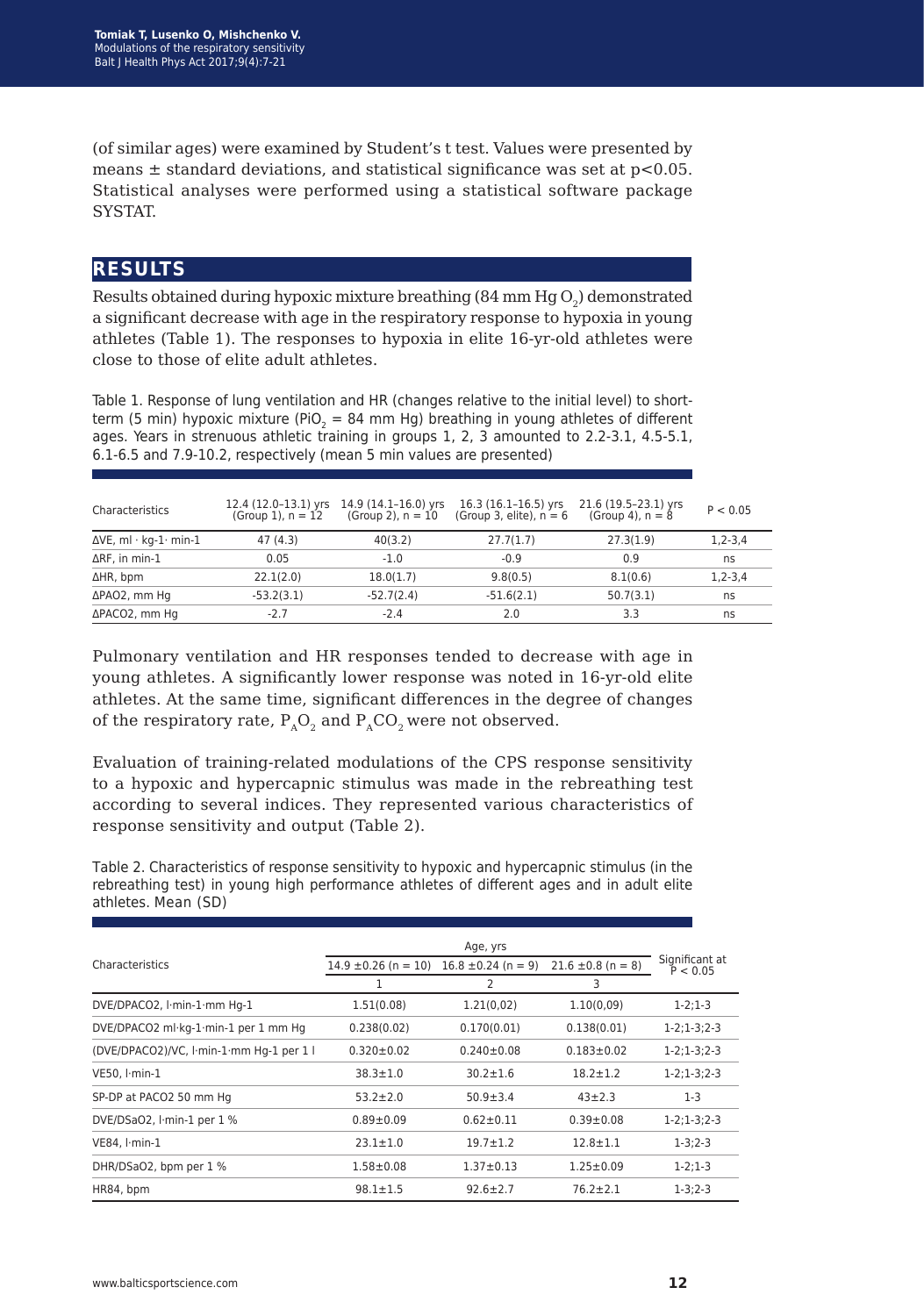Significantly lower sensitivity of responses was noted in athletes aged 16.9  $\pm$ 0.24 yrs as compared to those aged 14.9  $\pm$ 0.26 yrs in a great number of indices. Differences between young and adult elite athletes aged  $21.6 \pm 0.8$ yrs were observed as well. The latter had lower sensitivity of ventilatory and circulatory responses to both the hypoxia and the hypercapnic stimulus in all cases. The above referred to the absolute response value and normalized to 1 kg of body mass or during the ventilatory response referred to vital capacity. The most expressed differences in the cardiopulmonary system reactivity were noted in the response output at standard levels of stimuli  $(V_{F50'}V_{F84'}HR_{84})$ .

Analysis of the response sensitivity to a hypoxic stimulus in the rebreathing test (according to ventilatory and circulatory responses under isocapnic conditions) was performed in three groups of young athletes with the purpose of quantitative assessment of the impact of years in training and the age of becoming engaged in a long-term training process. Each group started strenuous athletic training at a different age (Tables 3 and 4).

Table 3. The values of changes in the young athletes (vs. untrained persons of a similar age) in the sensitivity of lung ventilation response to a hypoxic stimulus (A, dependence of  $\rm V_{E^-}P_{A}O_{2}$  per m<sup>2</sup> of body surface) and HR response (DHR/DSaO<sub>2</sub>) as well as the ventilatory sensitivity to hypercapnia. The young athletes began endurance training at different ages and their years in training amounted to 3.2–4.3. Mean (SD)

|                                                            | Characteristics |                          |                                               |                    |
|------------------------------------------------------------|-----------------|--------------------------|-----------------------------------------------|--------------------|
| Age groups<br>(age of beginning training)                  | A (VE-PAO2)/ m2 | DHR/DSaO2,<br>bpm per 1% | DVE/DPACO2,<br>$ml·kg-1·min-1$<br>per 1 mm Hg | VE50.<br>$l·min-1$ |
| 13.1-14.2 (n = 11)<br>(began training at 9.1-10.1 yrs)     | $-59.9(4.1)*$   | $-0.78(0.11)*$           | $-0.048(0.005)$                               | $-9.46(1.1)$       |
| $16.3 - 17.2$ (n = 9)<br>(began training at 12.5-14.5 yrs) | $-50.0(3.7)$    | $-0.68(0.11)$            | $-0.049(0.002)*$                              | $-9.42(1.3)*$      |
| $18.9 - 21.4$ (n = 8)<br>(began training at 16.3-17.5 yrs) | $-45.1(3.4)$ *  | $-0.53(0.09)*$           | $-0.024(0.004)*$                              | $-4.75(0.51)$ *    |

 $*$  significant at  $p < 0.05$ 

The significant differences in the degree of decrease in the sensitivity of the ventilatory response to hypoxia (per  $m<sup>2</sup>$  of the body surface), as well as the heart rate responses, were significantly different between young athletes aged 13.1–14.2 yrs (began training at 9.1–10.1 yrs) and 18.9–21.4-yr-old athletes (began training at 16.3–17.5 yrs) (Table 3). In the characteristics of the response sensitivity to hypercapnia, such differences were between 16.3-17.2-yr-old athletes (began training at 12.5–14.5 yrs) and 18.9–21.4-yrolds. The percentage differences in the sensitivity of responses to hypoxia and hypercapnia (rebreathing tests) of the young athletes vs. untrained persons of a similar age are shown in Table 4.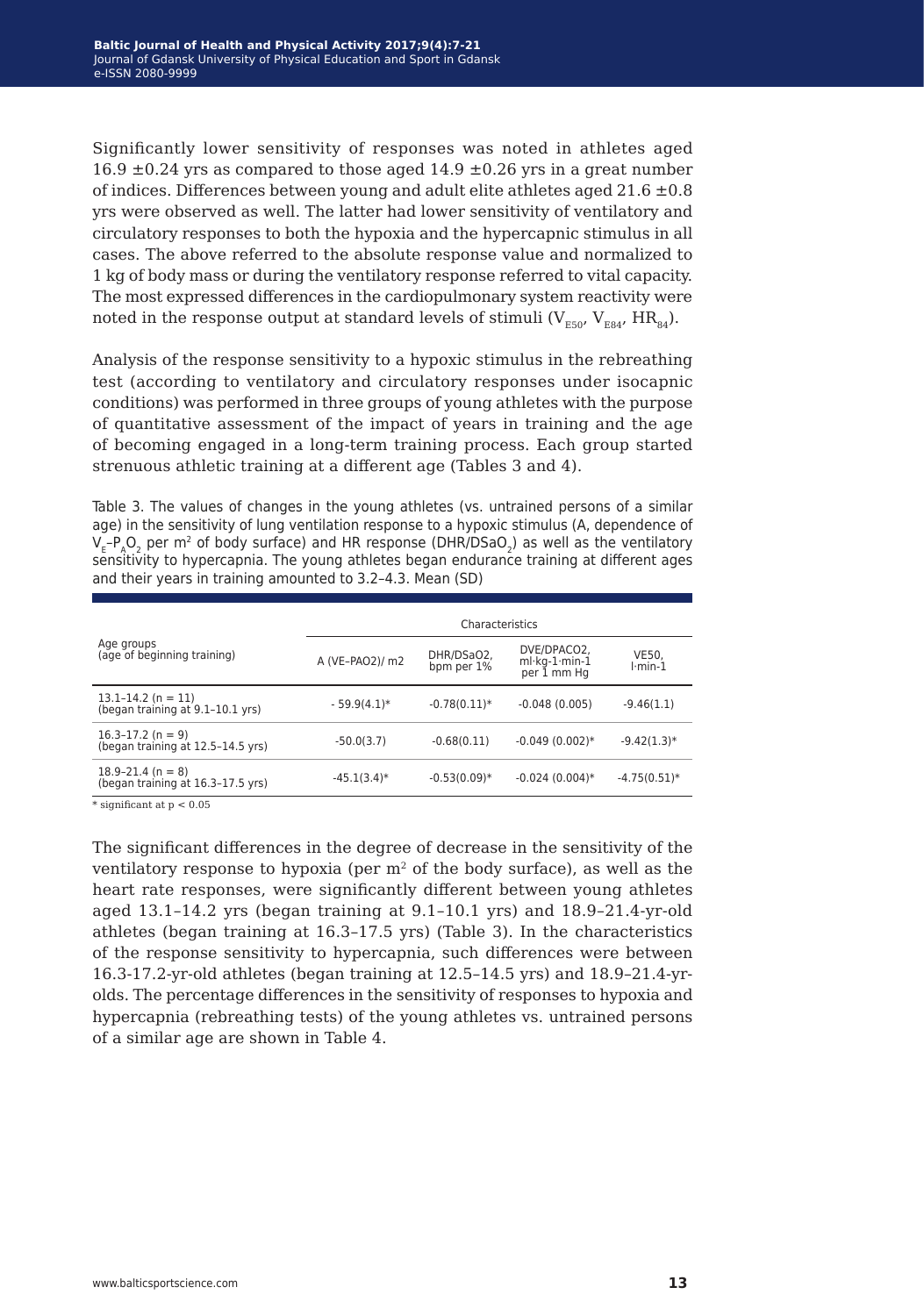Table 4. Decrease (in %) in the hypoxic and hypercapnic response characteristics in young athletes vs untrained persons of similar age. Young athletes began endurance training in different ages. In all age groups training experience amounted to 3.2-4.3 years

| Age groups                                                | A (VE-PAO2)/ m2 | DHR/DSaO2,<br>bpm per 1 % | DVE/DPACO2,<br>ml·kg-1·min-1<br>per 1 mm Hq | <b>VE50.</b><br>$l$ -min-1 | Significant at<br>p < 0.05 |
|-----------------------------------------------------------|-----------------|---------------------------|---------------------------------------------|----------------------------|----------------------------|
|                                                           |                 | 2                         | 3                                           | 4                          |                            |
| 13.1-14.2 ( $n = 11$ ); began<br>training at 9.1-10.1 yrs | $-49.2(7.8)$    | $-61.7(7.5)$              | $-20.1(2.2)$                                | $-24.7(3.1)$               | $1 - 3: 2 - 3$             |
| 16.3-17.2 (n = 9); began<br>training at 12.5-14.5 yrs     | $-48.1(5.9)$    | $-63.7(6.1)$              | $-28.9(3.4)$                                | $-31.2(3.9)$               | $1-3:2-3$                  |
| 18.9-21.4 ( $n = 8$ ); began<br>training at 16.3-17.5 yrs | $-46.2(5.1)$    | $-69.0(7.6)$              | $-17.8(2.7)$                                | $-26.1(3.0)$               | $1-2: 1-3: 2-3$            |

There were no significant differences in the percentage decrease in the hypoxic and hypercapnic main characteristics of response sensitivity related to the surface area or kg of body mass between young athletes who commenced endurance training at different ages and whose years in training (in all age groups) constituted about 3–4 yrs vs. untrained persons (of similar ages). At the same time, attention is drawn to the varying degrees of decrease in the sensitivity of reactions to hypoxia and hypercapnia, on the one hand, and hypoxic sensitivity of ventilation and heart rate response, on the other hand. The decrease in the sensitivity of the heart rate response was more pronounced.

In this way, the highest reduction of sensitivity to a hypoxic stimulus occurred when strenuous endurance training began at the age about of 9-10. Years in training of the analyzed groups constituted about 3-4. The lowest sensitivity decrease, both according to absolute values of the sensitivity of lung ventilation response and values of the circulatory responses according to HR, in particular, took place when strenuous training began at the age of 16–17 yrs. A decrease of the ventilatory response sensitivity to hypercapnia was 2-2.5 times less than that to hypoxia. According to the response to hypercapnia in percentage, the only tendency to a smaller decrease in comparison to untrained persons was observed at later engagement in strenuous training (16.3–17.5 yrs). The tendency to a higher reduction (in  $\%$ ) of the response sensitivity to CO<sub>2</sub> was observed when strenuous training began at the age of 12.5–14.5 yrs.

Differences in hypoxic sensitivity of responses between young athletes and untrained persons of the same age are presented in Fig.1 and Fig.2. These data are shown for ventilatory response ("A" parameter – dependence of VE–  $P_AO_2$  per m<sup>2</sup> body surface) and the HR response (according to  $\triangle$ HR/ $\triangle$ SaO<sub>2</sub>). Changes in young athletes aged 13.8, 16.7 and 19.6 yrs that started strenuous athletic training at different ages are also presented.

As Table 3 and Fig.1 and Fig.2 show, significantly lower levels of hypoxic CPS responsiveness were noted in young athletes of all age groups as compared to untrained persons of the similar age. In untrained young persons, sensitivity of the ventilatory response to hypoxia (A) decreased by 19.9 (2.2) and 13.1 (1.7) units from 13.1–14.2 yrs to 16.3–17.2 yrs and from 16.3–17.2 to 18.9–21.4 yrs, respectively. Sensitivity of the HR response (DHR/DSaO<sub>2</sub>) within the indicated time intervals decreased by 0.17 (0.07) and 0.21 (0.09) bpm per -1%  $SaO<sub>2</sub>$ .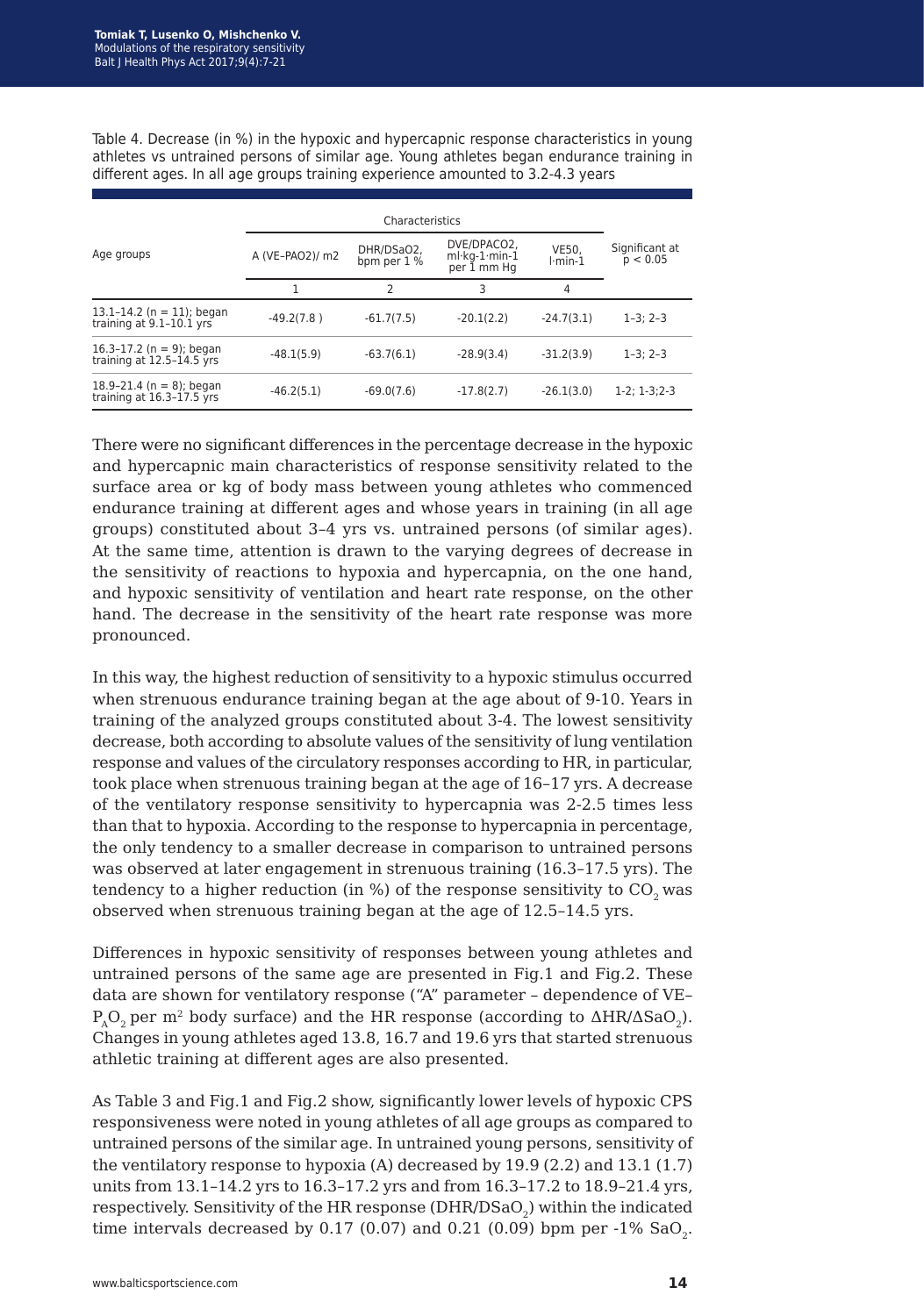These data indicate that the decrease in the response sensitivity to a hypoxic stimulus due to age development is significantly smaller than that induced by endurance training.



**El** untrained young

g young athletes

Fig. 1. Changes of the hypoxic ventilatory response (parameter 'A' – characteristic of hyperbola for  $V_{E^-}P_{ET}O_2$ ) in young elite athletes aged 13.8 (13.1-14.2) yrs, 16.7 (16.3-17.2) yrs and 19.6 (18.9- $2\overline{1}.4$ ) yrs who begin strenuous training at different ages (shown in parentheses)



 $\Delta HR/\Delta SaO_2$ , bt·min<sup>-1</sup> per 1 percent

Fig. 2. Changes of the hypoxic circulatory response (ΔHR/ΔSaO2)in young elite athletes aged 13.8 (13.1–14.2) yrs, 16.7 (16.3–17.2) yrs and 19.6 (18.9–21.4) yrs who began strenuous exercise training at different ages (shown in parentheses).

The most expressed differences in the sensitivity of responses were manifested when strenuous endurance training began at an earlier age. The "older" young athletes were at the beginning of training, the lesser impact on the sensitivity to a hypoxic stimulus was produced by kayaking training. However, while calculating the decrease in the response sensitivity in percentage (in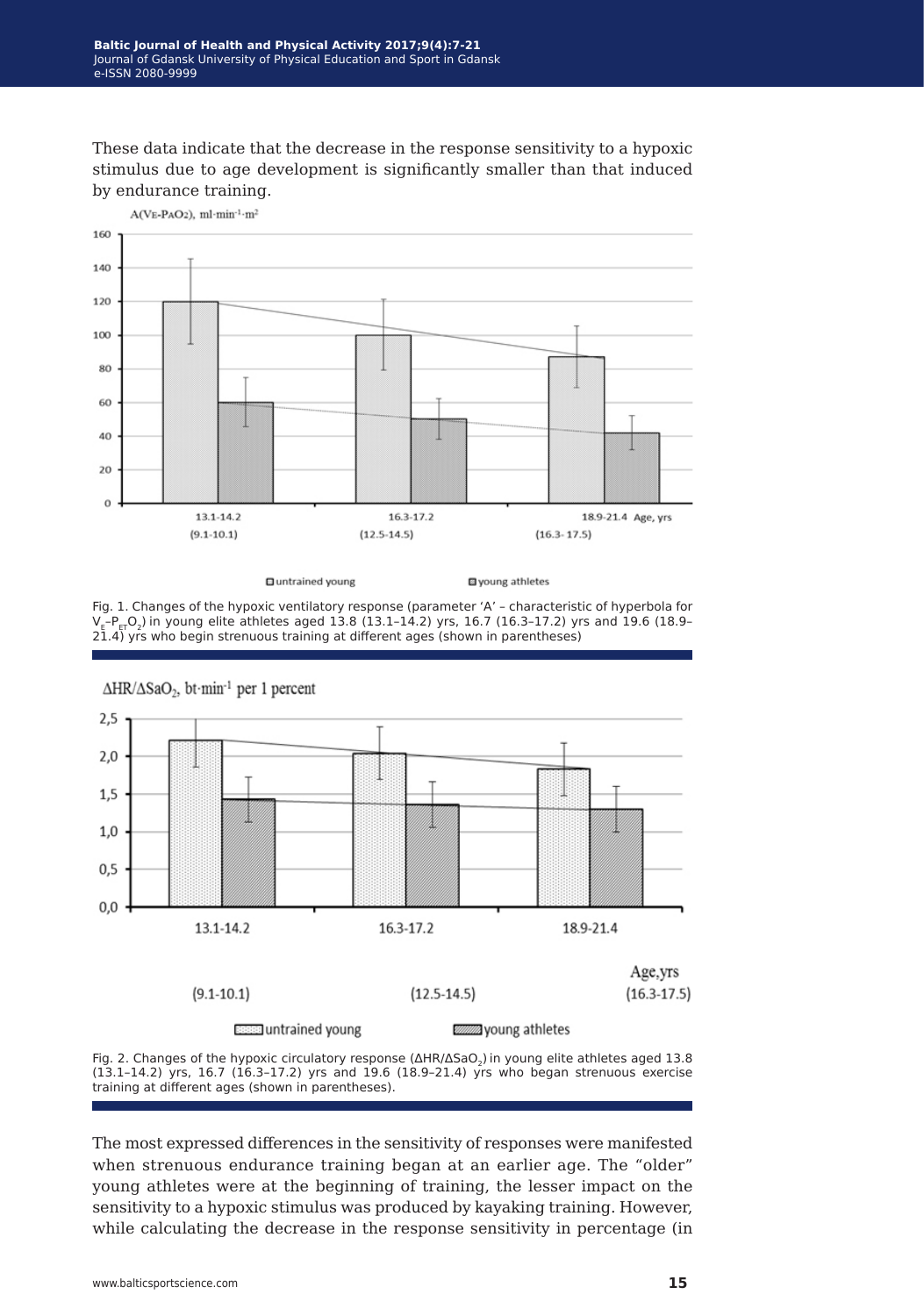comparison to untrained persons), the degree of decrease within 3.2–4.3 years of training which started at different ages showed no significant differences (Table 4). Although the degree of response sensitivity decrease (vs. untrained children) did not differ in each age group, faster achievement of sensitivity characteristics peculiar for adult highly skilled athletes was observed. This analysis shows that the later the age at which athletes started strenuous training, the lesser was the decrease in the analyzed characteristics of response sensitivity. The most significant differences were observed while calculating differences in CPS responses sensitivity to hypoxia between young and adult kayakers. In the case of similar training experience (about 3–4 yrs), the differences in hypoxic sensitivity (A parameter) between athletes aged 13–14 and 16–17 yrs and adult athletes constituted 43.2 (7.1)% and 19.4 (3.6)%, respectively ( $p < 0.05$ ), whereas differences in DHR/DSaO<sub>2</sub> constituted 10.0 (1.9)% and 4.6 (1.2)% ( $p < 0.05$ ).

## **discussion**

We have proceeded from the fact that heavy endurance load is accompanied by respiratory homeostasis shifts and tension of its controlling systems. These are a cause of adaptation changes including those in chemo sensitivity. Such influences of heavy physical exertion can be more clearly expressed in kayakers due to the difficulty in breathing movements when working with hands. Significant differences in the majority of characteristics of the CPS response sensitivity to hypoxic and hypercapnic stimuli have been noted between young athletes of different ages and adult kayakers.

Studies have demonstrated that kayaking training results in a distinct decrease in the CPS response sensitivity to hypoxia and hypercapnia in young athletes. In older young athletes, the sensitivity of the CPS responses was lower than in the younger ones. In elite young athletes already at the age of about 16 years it did not differ from that of adult high performance athletes. When intensive training started at a very young age (about 9–11 yrs), the decrease in the sensitivity of the responses was more pronounced, even with the same number of years in training (training experience). When calculating the changes per kg of body mass or body surface as a percentage of relatively untrained individuals of similar age, no significant differences were noted. Although the percentage degree of response sensitivity decrease (vs. untrained children) did not differ in each age group, faster achievement of sensitivity characteristics peculiar for adult, highly skilled athletes was observed. At the same time, there was a greater decrease in the response to hypoxia than to hypercapnia and to hypoxic sensitivity of the heart rate than to ventilation response.

The above has been illustrated by the response to hypoxic gas mixture inhalation as well as by hypoxic tests of rebreathing. Hypercapnic sensitivity also decreased (although to a lesser extent) and was lower in young elite athletes. This decrease may be explained by both the impact of the stage of age development changes and increased years in athletic training. The most expressed changes of respiratory responsiveness have been noted in response output during standard levels of hypercapnia and hypoxia ( $V_{ESO}$ ,  $V_{ES4}$ , and  $HR<sub>84</sub>$ ). The most distinct decrease in HR response sensitivity normalized to kg of body mass and body surface  $V_E$  has been observed in young athletes at the ages of 9–11 and 15–16 yrs. Hypercapnic sensitivity of the ventilatory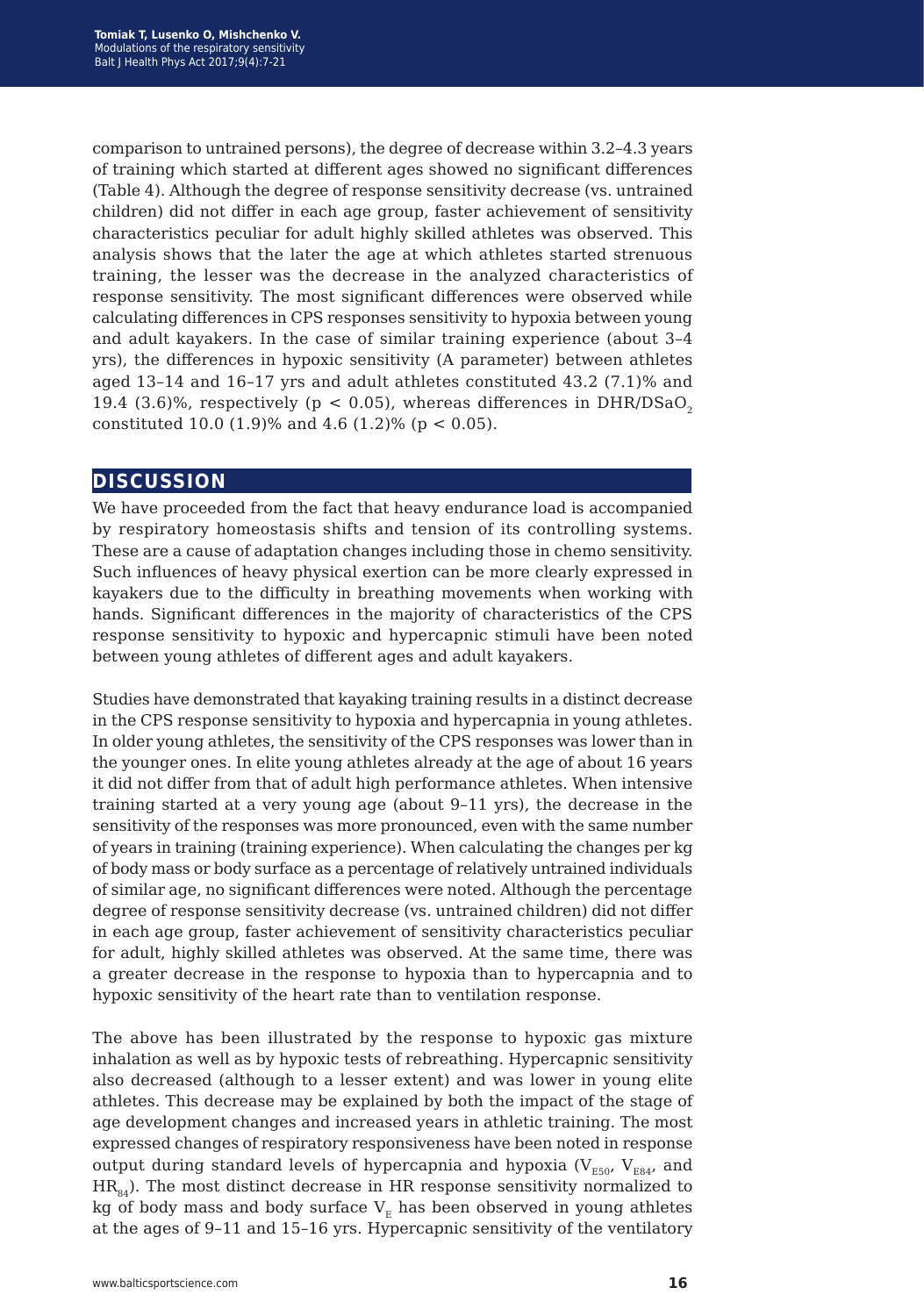response in young elite athletes normalized to 1 kg of body mass constituted 0.170 (0.01), whereas in adult elite athletes - 0.138 (0.02) ml·kg<sup>-1</sup>·min<sup>-1</sup> per 1 mm Hg. Thus, the difference amounted to 18.8 (2.2)%. Sensitivity of the HR response to hypoxic stimulation (DHR/DSaO<sub>2</sub>) constituted  $1.37 \pm 0.13$  and  $1.25$ ±0.09 bpm per 1% in elite young and adult athletes, respectively, reaching the difference of 8.8 (1.1)%. The distinct decrease in the hypercapnic ventilatory response in young and adult elite athletes may be related to higher volume of anaerobic glycolytic loads in adult and post pubertal elite athletes [24].  $V_{E}$ gain in young athletes during  $P_{A}CO_{2}$  increase per 1 mm Hg (during the period from 9–10 to 16 years of age) significantly decreased from 42 to 30 ml·kg-<sup>1</sup>·mmHg<sup>-1</sup>. According to available data, this value constituted 20-25 ml·kg<sup>-1</sup> per 1 mm Hg in 20-26-year-old males [7]. Analysis of age differences in  $V_F$  at  $P_{A}CO_{2}=50$  mm Hg (V<sub>E50</sub>) also indicated the decrease in reactivity to CO<sub>2</sub> with age. For instance, at the age of 10,  $V_{E50}$  constituted 0.50 (0.06) l·kg<sup>-1</sup>min<sup>-1</sup>, whereas at the age of 15-16 years - only 0.32 (0.03)  $l$ ·kg<sup>-1</sup>min<sup>-1</sup>. Comparison of  $V_{E50}$  and maximal  $V_{E}$  during physical load ( $V_{Emax}$ ) convincingly demonstrated the reduction of the net weight of  $CO_2$ -respiration stimuli with age.  $V_{ES0}$  in children aged 10 yrs constituted 44.3 (4.9)% of  $V_{E_{\text{max}}}$ , whereas at the age of 15–16 yrs it was equal only to 28 (2.3)%. The presented data demonstrate that heavy endurance kayaking training tends to accelerate age reduction of the respiratory response sensitivity to  $CO<sub>2</sub>$  in young athletes.

A decrease in response to hypoxia and resistance to hypoxia in athletes has been reported long ago. Data on the differences in sensitivity to hypercapnia in athletes are quite controversial [6, 34, 35]. The ratio of training content and changes of response sensitivity as well as peculiarities of these effects of training in young athletes have not been determined sufficiently. Data of other studies on the increase in the duration of voluntary breath holding under the influence of endurance training (in young runners, swimmers and rowers of the given age) provide indirect confirmation of enhancement in the stability and reduction of sensitivity to hypercapnic and hypoxic stimulation. Quantitative measurements, however, are inadequate.

It is known that a decrease in sensitivity to hypoxia and hypercapnia may reflect the economization of CPS responses at load and at rest [4]. Improvement in ventilatory and HR responses economization at rest in the studied groups of athletes approximately corresponded to a decrease in chemo sensitivity responses. These characteristics may be consistent as they were obtained under similar basal conditions – within 30–40 minutes after waking up. It is noteworthy that in some elite young athletes the same degree of CPS economization was observed as in adult athletes. For instance, basal HR and VO<sub>2</sub> in young athletes in the group aged 16.7 yrs were 53.6  $\pm$ 1.32 bpm and  $3.70 \pm 0.09$  ml·kg<sup>-1</sup>·min<sup>-1</sup>, respectively, whereas in elite adult athletes - 46.4  $\pm$ 1.2 bpm and 3.31  $\pm$ 0.1 ml·kg<sup>-1</sup>·min<sup>-1</sup>. The degree of these changes is almost the same, which may indirectly argue for the monitoring of economization of rest of young athletes for the assessment of long-term influence of training [5, 7]. More economic activity is one of the well-known criteria of perfect control mechanisms of CPS in trained persons [4, 5]. In this regard, we can assume that a decrease in chemo sensitivity is also a reflection of the improvement of control processes. During analysis of response sensitivity changes in the process of training one should bear in mind that the total amount of afferent impulsions necessary for efficient system functioning is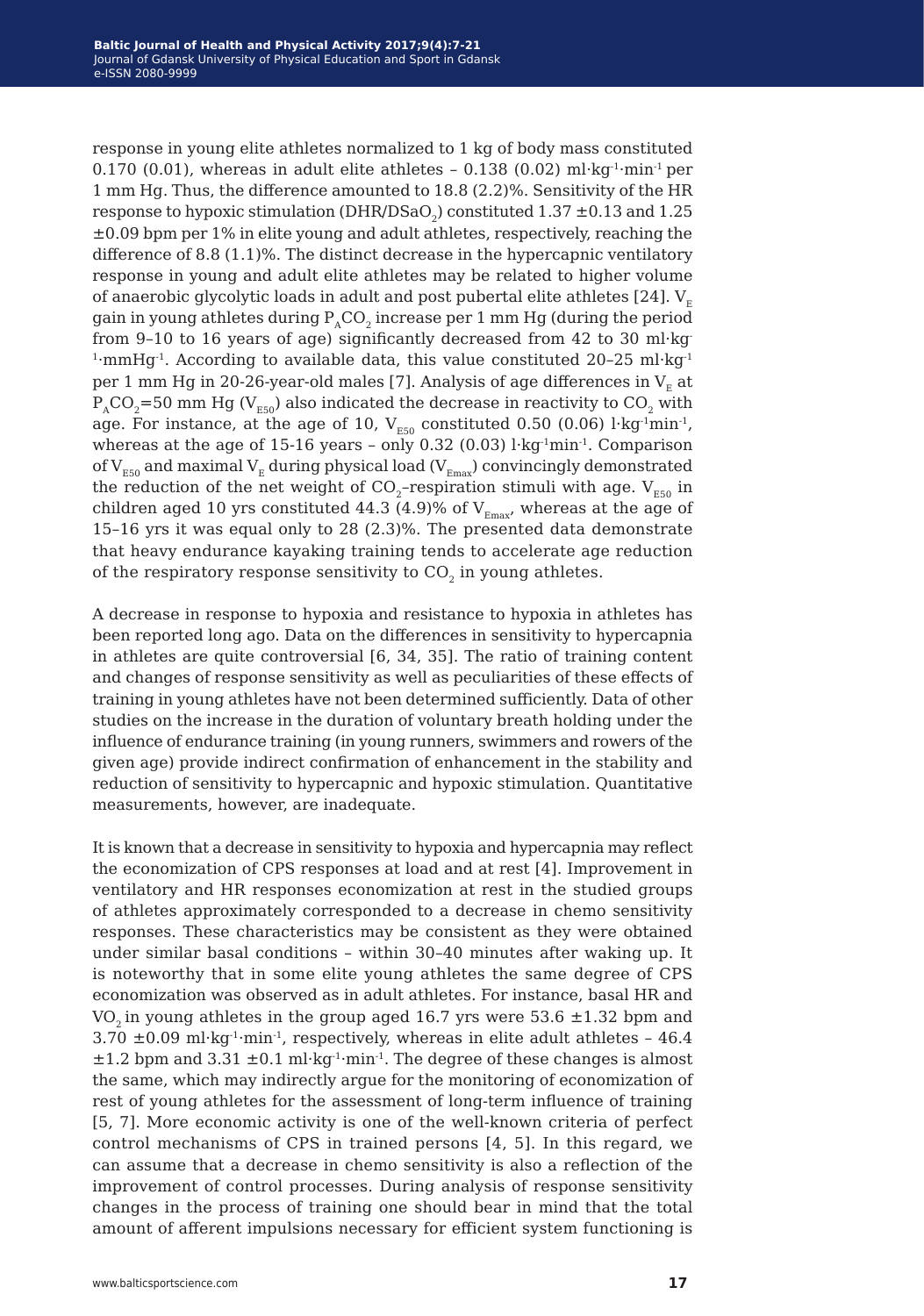reduced [36]. This indicates one of the important criteria of adaptation in system control CPS as a result of responsiveness optimization. It is suggested that control of ventilation simultaneously involves at least two variables, one being proportional to the pulmonary CO<sub>2</sub> output and the other being proportional to blood acidity [12]. Trainability of the cardiovascular system and limit of cardiac output may be related to sensitivity of the CPS response to  $CO<sub>2</sub>-H<sup>+</sup>$  complex. It is also known that hypercapnic and hypoxic stimuli may enhance each other's effect within certain limits [11, 32]. Therefore, this is the evidence of the meaning of decreasing chemo sensitivity CPS response in order to understand the essence of young athletes' adaptation.

The study has demonstrated that the age of starting heavy training is of importance for the evaluation of a decrease in response sensitivity to hypoxia and hypercapnia. Changes in response sensitivity under the impact of about 3–4 yrs of training commenced at different age (9–10, 12–14 and 16–17) have been compared. Although the degree of response sensitivity decrease (vs. untrained children) did not differ in each age group, faster achievement of sensitivity characteristics peculiar for adult, highly skilled athletes was observed. It is safe to suppose that a more positive course of long-term adaptation of young athletes occurs when the level of decreased response sensitivity does not exceed certain optimum limits. To estimate this optimality, the degree of approaching the levels of response sensitivity peculiar for adult elite athletes may be used. That is, in order to assess the degree of long-term training effect, one should take into account the speed achieving the levels typical of adult athletes. The degree (speed) of approaching these levels has proved to be higher when training started at an earlier age (9–10 yrs). This is also confirmed by data illustrating a more expressed general influence of endurance training during certain periods of age development, namely at the age of 9–11 and 15–16 years [25, 27, 29]. Specifics of young athlete training load regulation holds some risks of deviations from the optimum adaptation. The consensus from the research is that children can improve their aerobic fitness but not to the same degree as adults, when following a similar training program, suggesting that higher intensity training will be more appropriate for children [25]. This is related to higher AT in children (about 85% of max HR in comparison in adults – about 75%). Some scientists have hypothesized that the reason for this diminished training effect in children is a 'hormonal trigger' which limits CPS responses and trainability until puberty. CPS responsiveness is closely related to this. It seems reasonable that until growth hormone levels, such as testosterone, rise, increasing the size of the heart and strength of respiratory muscle through endurance training may be limited [23, 28]. Research has proved that for adults and elite young athletes who have been training consistently for a long period and whose fitness levels are already high, the basic level of endurance training will not bring about any further improvements. This is why elite endurance athletes build up to train 10 to 14 times a week and use high-intensity interval training at maximal heart rates alongside the moderate-intensity continuous training [27, 28]. A related idea that children may need to train quite hard to improve their  $VO<sub>2</sub>$  max is a factor which may explain children's reduced trainability observed in the research. It has been demonstrated in our study that the highest decrease in ventilatory hypercapnic sensitivity (normalized to body mass and surface area, otherwise vital capacity) occurred from 15 to 17 yrs. In long-term training this is a period of tremendous increase in loads of anaerobic glycolytic type.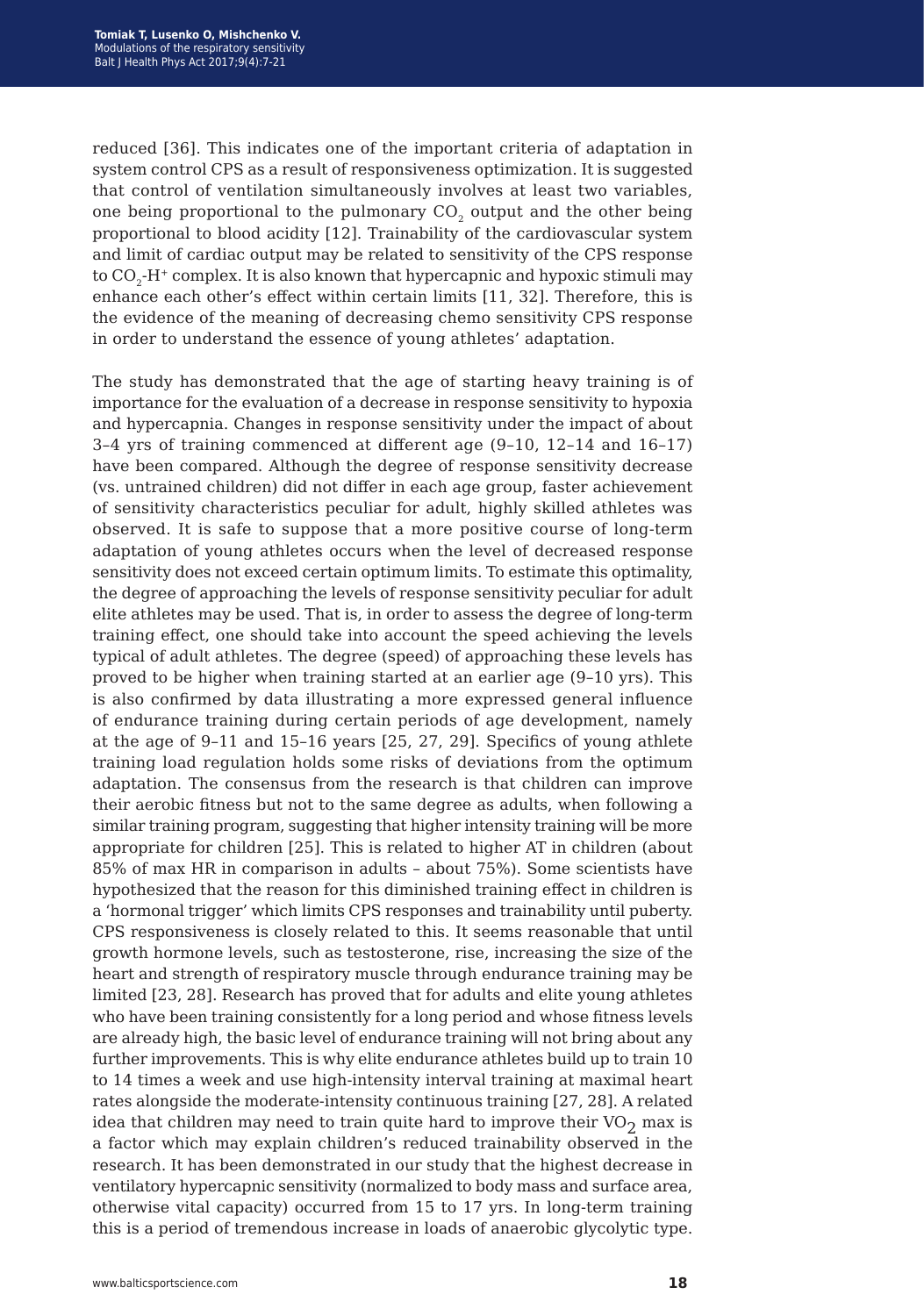One may suppose that it creates additional prerequisites for excessively high intensity of training of young athletes and higher speed of CPS responsiveness decrease as compared to adult athletes.

Estimation of the significance of decreased response sensitivity to training effects requires account for the role of chemoreception during a physical load. It is reasonable to presume that sensitivity of responses to hypoxia and hypercapnia at rest reflects the role of indicated response stimuli during physical loads. For instance, a hypoxic stimulus of response tends to decrease in trained persons at standard levels of load [1, 9], which is one of the reasons for higher hypoxemia at heavy exercises in endurance athletes [3, 7]. It has also been demonstrated that the slope of the line of  $V_F$  –  $P_ACO$ , dependence during moderate intensity physical loads remains stable. As far as CPS responsiveness optimization represents the important mechanism of the long-term adaptation, the decrease in response sensitivity already at a young age may be one of the causes of trainability potential decline in young athletes. The obtained results, however, do not permit asserting the above univocally. They demonstrate that in the case of commencing endurance training at the age of 9–11 yrs a higher decrease in response sensitivity to hypoxia and hypercapnia is observed within about 3–4 years as compared to the case when endurance training started at the age of 13–14 yrs or even later. Insofar as the high and long lasting lactate acidosis may be one of the reasons of decreased sensitivity of responses to hypercapnia in young athletes, resistance (stability) to it as well as that of response sensitivity should be made allowance for. It is an important factor of acidosis respiratory compensation. It is known that the carotid chemoreceptors contribute to the tightness of arterial pH and PCO<sub>2</sub> regulation and the magnitude of the transient arterial hypoxemia in the nonsteady-state phase of exercise [11, 12]. According to some data, the decrease in sensitivity to hypercapnia may occur during fatigue under conditions of repeated performance of anaerobic glycolytic loads at the end of training sessions [17, 21]. Beside the known metabolic factors, it may be related to high tension of regulatory processes as well. One may assume that in young athletes these phenomena of regulatory (control system) fatigue should be more expressed than in adult athletes. We have proceeded from the fact that controlling fatigue characteristics are changes of CPS responsiveness (sensitivity, stability and kinetics of responses) and best possible character of responses. If the characteristics of CPS chemo sensitivity of highly trained endurance athletes may be in a young age too, then the speed of decreasing CPS chemo sensitivity of young athletes is higher.

In this analysis, specifics of kayaking training should be taken into account. It is linked with certain biomechanical restrictions of complete realization of respiratory response capacities (elements of breath holding) at upper body exercise. If all of the above-mentioned decreases in response sensitivity in young athletes are due to training, then the question arises about expediency of such deep changes of chemo sensitivity during incomplete age formation and controlling mechanisms of CPS. It was shown that the additive exercise drive to breathe was lower in trained subjects [9]. Higher plasticity of sensitive elements of CPS control in a young developing body represents a certain risk for stability of this stimulation. This adaptive change is thought to underlie ventilatory acclimatization to chronic hypoxia, and hypercapnia is caused by many plastic morphological and biochemical changes in both the carotid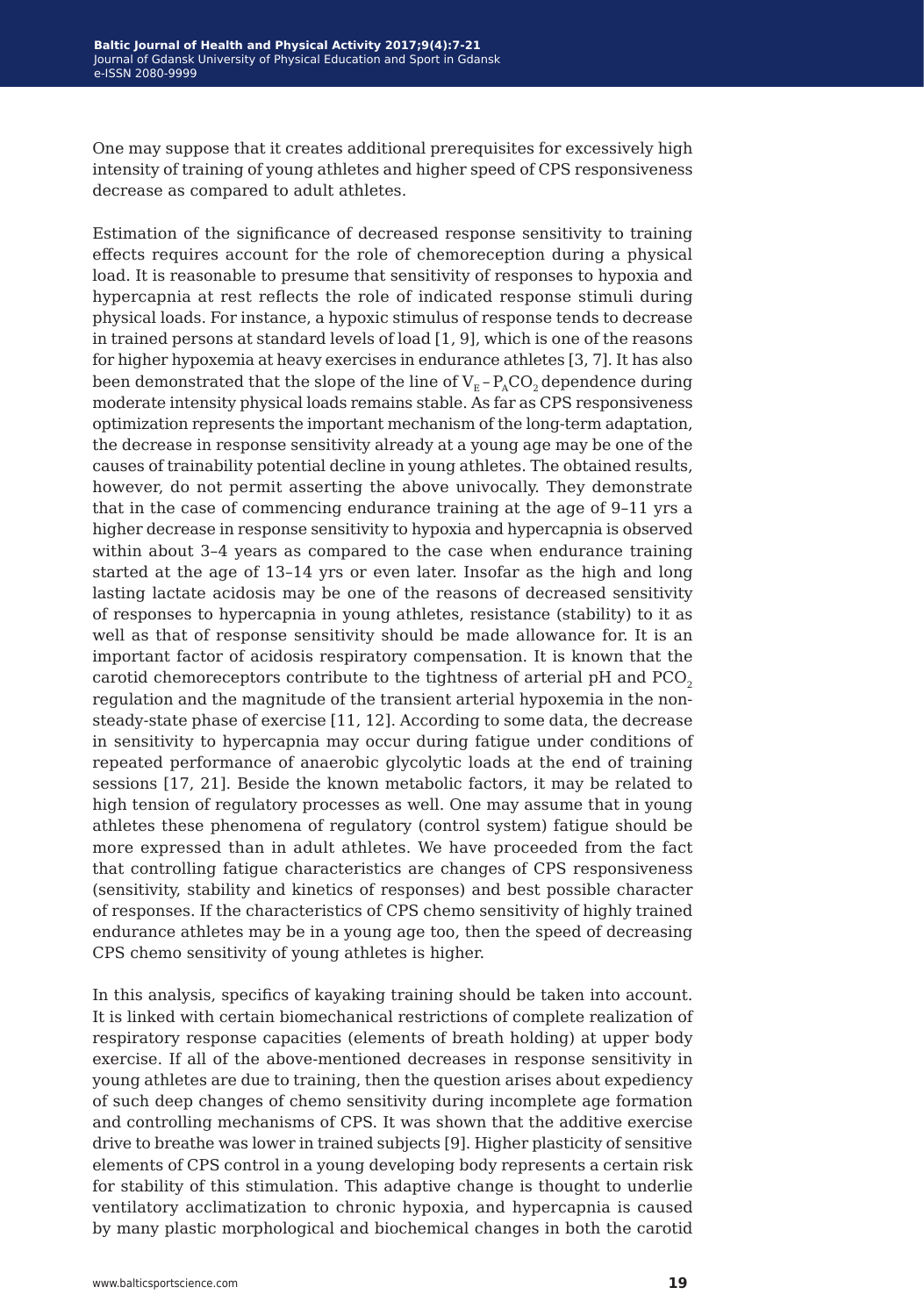bodies and the central nervous system. An important factor of these plastic changes is the transcription hypoxia inducible factor 1 (HIF-1) that induces the transcription of many genes encoding substances indispensable for the body adaptation to sustained hypoxia and acidosis [8, 15]. A possible decrease in peripheral and central chemoreception as the stimuli of CPS responses may be related to long-lasting fatigue on CPS chemo sensitivity response and lead to body trainability decline. But special studies need to confirm the essence of response sensitivity changes under fatigue in situations of long-repeated impacts of endurance training in young athletes.

## **conclusions**

Significant differences in the majority of the characteristics of response sensitivity to hypoxic and hypercapnic stimuli have been noted between the young athletes of different ages and adult kayakers. The respiratory hypoxic and hypercapnic response sensitivity of young elite kayakers (about 16 yrs old) under the influence of training can be reduced to the same extent as in adult elite athletes. In the case of similar years in training (3–4 years) the tempo of decrease was highest at a younger age (11–14 yrs). It is possible to believe that monitoring sensitivity and kinetic features of CPS responses in long-lasting high intensity of endurance training may be a prerequisite of best stimulation of its morphological and functional improvement. It can be assumed that the decrease in the CPS response sensitivity to the combined hypoxic and hypercapnic stimuli at long-lasting heavy kayaking training may deviate from the optimal one. In young kayakers it may be linked with trainability decline. But special studies need to confirm this assumption.

### **references**

- [1] Dempsey JA. Is the lung built for exercise? Med Sci Sports Exerc. 1986;18:143-155.
- [2] Nielsen HB, Madsen P, Svendsen LB, Roach RC, Secher NH. The influence of PaO2, pH and SaO2 on maximal oxygen uptake. Acta Physiol Scand. 1998;164:89-97.
- [3] Dominelli PB, Foster GE, Dominelli GS, et al. Exercise-induced arterial hypoxaemia and the mechanics of breathing in healthy young women. J Physiol. 2013;591(12):3017-3034.
- [4] McArdle W, Katch FI, Katch VL. Essentials of exercise physiology. 2nd ed. Philadelphia: Lippincott Williams & Wilkins; 2006.
- [5] Lewindon D, Joyce D, eds. High-performance training for sports. Champaign Ill.: Human Kinetics; 2014.
- [6] Ohyabu Y Usami A, Ohyabu I, et al. Ventilatory and heart rate chemosensitivity in track-and-field athletes. Eur J Appl Physiol. 1990;59:460-464.
- [7] Mishchenko V, Monogarov V. Physiology of athlete. Barcelona: Paidotribo; 1995.
- [8] Teppema LJ, Berendsen RR. Control of breathing In: Swenson ER, Bärtsch P, eds. New York: Springer Science+Business Media; 2014.
- [9] Miyamoto T, Inagaki M, Takaki H, et al. Adaptation of the respiratory controller contributes to the attenuation of exercise hyperpnea in endurance-trained athletes. Eur J Appl Physiol. 2012 Jan;112(1):237-51.
- [10] Dejours P. Control of respiration in muscular exercise. In: Handbook of physiology: Respiration. Washington; 1964, 631-648.
- [11] Ward SA. Regulation of breathing during exercise. In: Granger DN, Granger JP, eds. Colloquium series on integrated systems physiology: The respiratory system. Princeton: Morgan & Claypool Life Sciences Publishers; 2014.
- [12] Whipp BJ, Ward SA. Control of ventilation. In: Palange P, Simonds A, eds. ERS handbook on adult respiratory medicine, 2nd ed. Sheffield UK: ERS; 2013, 82-86.
- [13] Wilson RJ, Teppema LJ. Integration of central and peripheral respiratory chemoreflexes. Comprehensive Physiology. 2016;6:1005-1041.
- [14] Feldman JL, Mitchell GS, Nottle EE. Breathing: rhythmicity, plasticity, chemosensitivity. Ann Rev Neurosci. 2003;26:239-266.